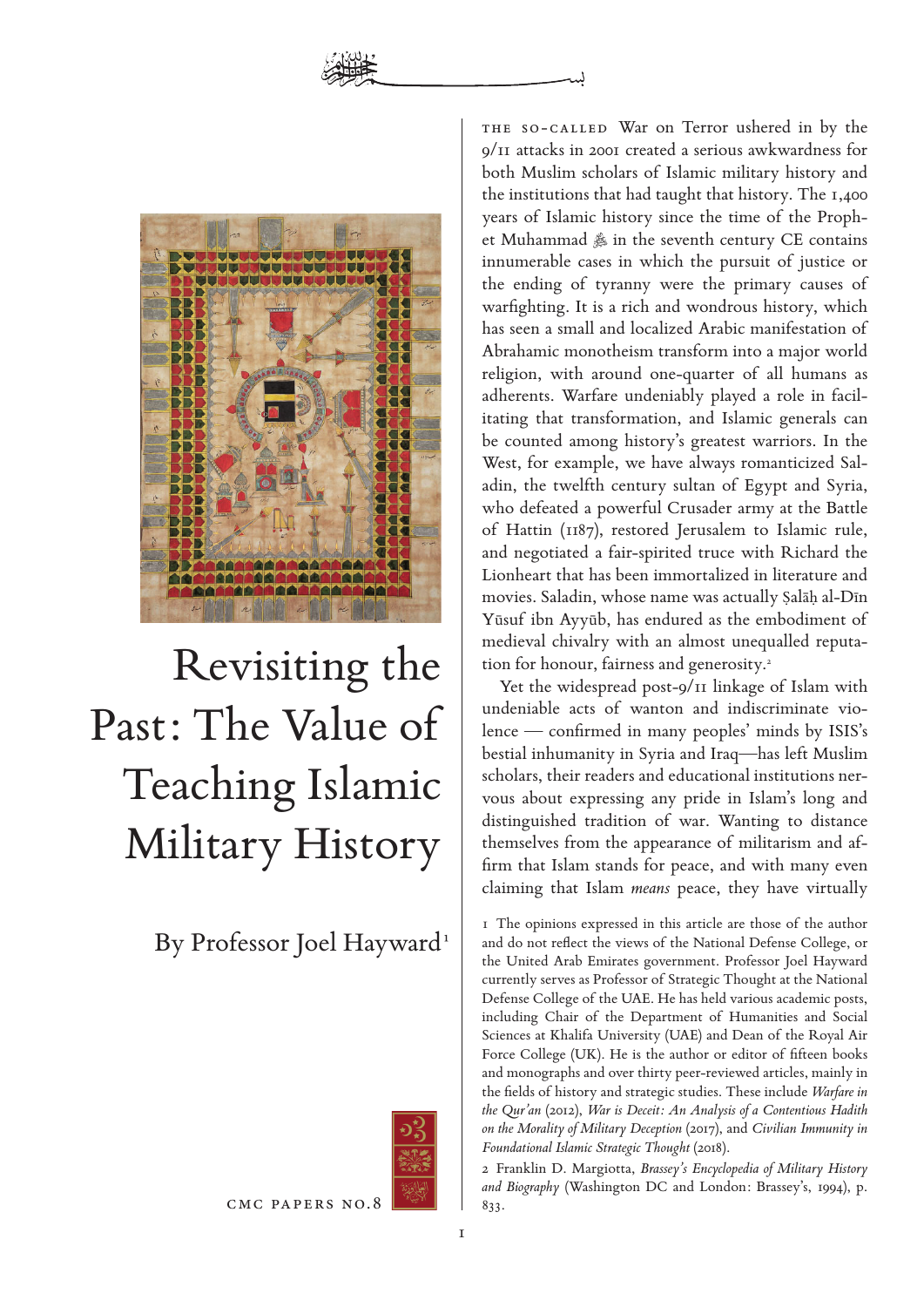stopped writing on Islam's illustrious military history and teaching it even in cadet and staff colleges in Arab and other Islamic countries. They draw their case studies from western history instead.

Muslim historians and other scholars are equally nervous in case a positive recounting of any historical Islamic success in war might be misunderstood as somehow legitimizing the spurious Jihadist and Islamist assertions that every pious Muslim is morally obliged take up arms against governments that the groups (*or the individuals themselves*) see as unfair, unrepresentative or repressive.

This article will argue that Muslim scholars should not feel the slightest awkwardness or embarrassment about Islam's past martial successes, and should indeed return to writing on Islamic military history, teaching it and ensuring its survival within the curricula of cadet and staff colleges. Far from damaging Islam's reputation, an objective and fair-minded reading of Islam's military history (according to the methodology and principles accepted within the discipline of history) will directly counter the current western misperception that Islam is somehow more aggressive and accepting of disproportionate or indiscriminate violence than the other great religions. It will in fact show that the Islamic laws and ethics of war have minimized violence and constrained misconduct and ensured that warfare was fought according to guiding principles which are very similar to those found within western "just war" teachings. And far from lending credence to Jihadist or Islamist assertions that warfare should be used by any Muslims who want to bring about political or social change, an honest and thorough recounting of Islamic military history will demonstrate clearly that recourse to violence had never been the prerogative of any individuals, however disgruntled they may be. It was always a right and responsibility bestowed only upon legitimate national leaders (caliphs, kings, emirs and presidents). The teaching of Islamic history is also replete with examples of strategic brilliance and leadership excellence that make wonderfully illuminating and inspiring case studies for today's civil and military leaders. It goes without saying that studying the campaigns and commanders of the past will develop a Muslim's civilizational self-respect and *esprit de corps* in the same way that any western reader would have their sense of civilizational or cultural pride enhanced by studying the World Wars or the strategies and lives of great commanders like Washington,

Wellington, Nelson, Grant, Lee, Haig, Montgomery, and Patton.

# **1. Why study military history at all?**

Except in totalitarian or authoritarian regimes, history is no longer the narrative chronicling of the lives and times of great men, written often to express admiration or gratitude for, or to justify, their deeds. History books and articles now exist primarily to convey knowledge of the cultural, ideological, political and social changes—and their causes and consequences that existed within and across earlier epochs. Although most historians nowadays do not write or teach to disseminate this knowledge for any political purposes, such as creating narratives that legitimize a particular ruler or system, it is commonly understood that "what happened in the past influences what happens in the present, and, indeed, what will happen in the future, [therefore] knowledge of the past – history – is essential to society."3 With this in mind, historians strive to construct analytical accounts upon a set of philosophical principles and methodological practices that will, they believe, best help them to ensure the soundness of their interpretations. They ordinarily prefer to use primary sources instead of secondary sources, and they strive to address issues of subjectivity and bias while they select, understand, and utilize those sources. Perhaps motivated by a belief that understanding the past will better help people to understand the present, historians tend to hope that people will see their work as an interesting and insightful means of gaining more understanding of the human condition in general. In other words, knowing where we have been helps us to understand where we are.

On the other hand, soldiers, sailors and airmen, and the politicians and civil servants who guide them or work alongside them, may feel drawn to the study of history because they believe it has a practical benefit. Naturally wanting to excel at what is often still called "the profession of arms", they see the study of history as a vital means of enhancing their understanding of the nature of war and conflict and of learning what has caused victory or defeat. They also hope to get into the minds of commanders in order to understand their decision-making processes or into the group psychology of ordinary soldiers in order to understand their morale, motivations, actions and performance.

<sup>3</sup> Arthur Marwick, *The New Nature of History: Knowledge, Evidence, Language* (Basingstoke: Palgrave, 2001), p. 2.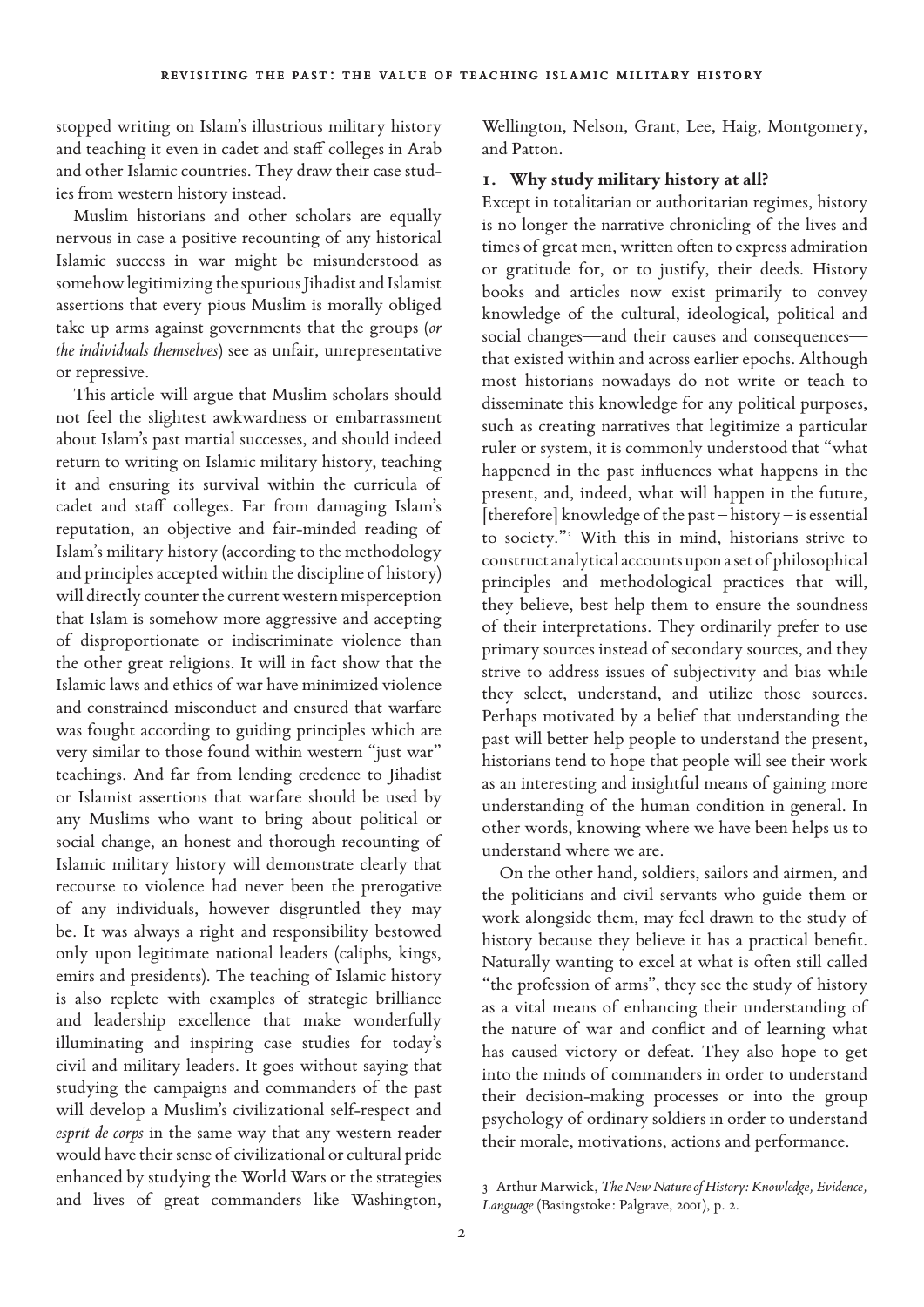There is truth in the view of Sir Michael Howard, one of the greatest contemporary scholars of war, that military history has often been a poor guide on these matters, given that too many authors of military history tend to be former participants in the events they describe, or because other writers have a nationalistic or patriotic agenda, perhaps of an accusatory or exculpatory nature. This has left the entire genre of military history accused of being strangely old-fashioned, subjective, jingoistic and, worst of all, glorying of war.4 Yet Howard is also correct in arguing that war is:

a distinct and repetitive form of human behaviour. Unlike politics, or administration, or economic activity, which are continuing and constantly developing processes, war is intermittent, clearly defined, with distinct criteria of success and failure. … The historians of peace can only chronicle and analyze *change*. But the military historian knows what is victory and what defeat, what is success and what failure. When activities do thus constantly recur, and their success can be assessed by a straightforward standard, it does not seem over-optimistic that we can make judgements about them and draw conclusions which will have an abiding value.

Certainly much of the military history produced since the middle of the twentieth century has reached the highest scholarly standards and is no less rigorous, objective, reliable and illuminating than other forms of historical inquiry.

With this in mind, it is reasonable that anyone who strives for success in war or conflict, or who wants to avoid it, should ensure that they understand the mistakes of the past so that they will not repeat them out of ignorance, whilst ensuring of course that they do not let any obsolete theories, doctrines, decisions or methods from the past lock them into a rigid and unhelpful way of going about their business.

### **2. A positive story to tell**

Despite the widespread negative propaganda which says the opposite, Islam was neither founded nor spread by the sword, and its history has been no more shaped and coloured by war than the history of Christianity, Judaism, Hinduism, Buddhism and the other world religions. Indeed, it is this author's opinion that the most effective way of countering the inaccurate and virtually ubiquitous narrative of Islam as a violent religion is neither baldly to assert that "Islam means

4 Sir Michael Howard, "The Use and Abuse of Military History", *RUSI Journal*, Vol. 107 (1961), pp. 4-8.

peace" (implying that it is somehow pacifistic by nature) nor to simply stop teaching Islamic military history so as to avoid saying anything that might seem even indirectly to support that false narrative. Islam teaches that peace is always preferred over war, but it is not a pacifistic religion. Like Christianity and Judaism, it is a religion of *justice* that does permit war in certain circumstances to preserve life and liberty and to resist tyranny. The best means of countering the seemingly pervasive counterfactual narrative is indeed to teach and write on Islamic military history openly and accurately so that the justice, morality and humanity at its heart are clearly revealed.

Islam emerged in the seventh century CE as a series of revelations by God to humanity via the Prophet Muhammad, an Arabian merchant. Formed into a single religious book, the Qur'an, shortly after Muhammad's death, these revelations clarify that God prefers humans to cooperate rather than compete, and to seek tolerant coexistence when differences between communities emerge. The Qur'an articulates a moral framework that limits human aggression and renders recourse to war as a last resort for a legitimate leader who must defend his people against aggressive violence.<sup>5</sup> This framework is strikingly similar to the much-celebrated western "Just War" philosophy and is consistent with modern international humanitarian law, including the UN Charter and the Geneva Conventions of 1949 (and additional 1977 protocols). The Qur'an identifies self-defense as a nation's basic right, but imposes quite strict limits on when and how warfare can be waged. In particular, war cannot be for aggressive purposes, the level of force to be used must remain proportionate to that encountered, and no deliberate harm can be inflicted on the people we now call "noncombatants" (especially children, women, and the aged<sup>6</sup>). This ethical framework should be taught in universities and in military colleges and academies alongside the historical events themselves.

It is logical that the Prophet's conduct remained consistent with the revelation he brought. Indeed, between his migration to Yathrib (subsequently called Medina) in 622 CE and his death almost exactly a decade later, the

<sup>5</sup> Joel Hayward, *Warfare in the Qur'an.* English Monograph Series —Book No. 14 (Amman: Royal Islamic Strategic Studies Centre / Royal Aal al-Bayt Institute for Islamic Thought, 2012).

<sup>6</sup> Joel Hayward, *Civilian Immunity in Foundational Islamic Strategic Thought*. English Monograph Series—Book No. 25 (Amman: Royal Islamic Strategic Studies Centre / Royal Aal al-Bayt Institute for Islamic Thought, 2018).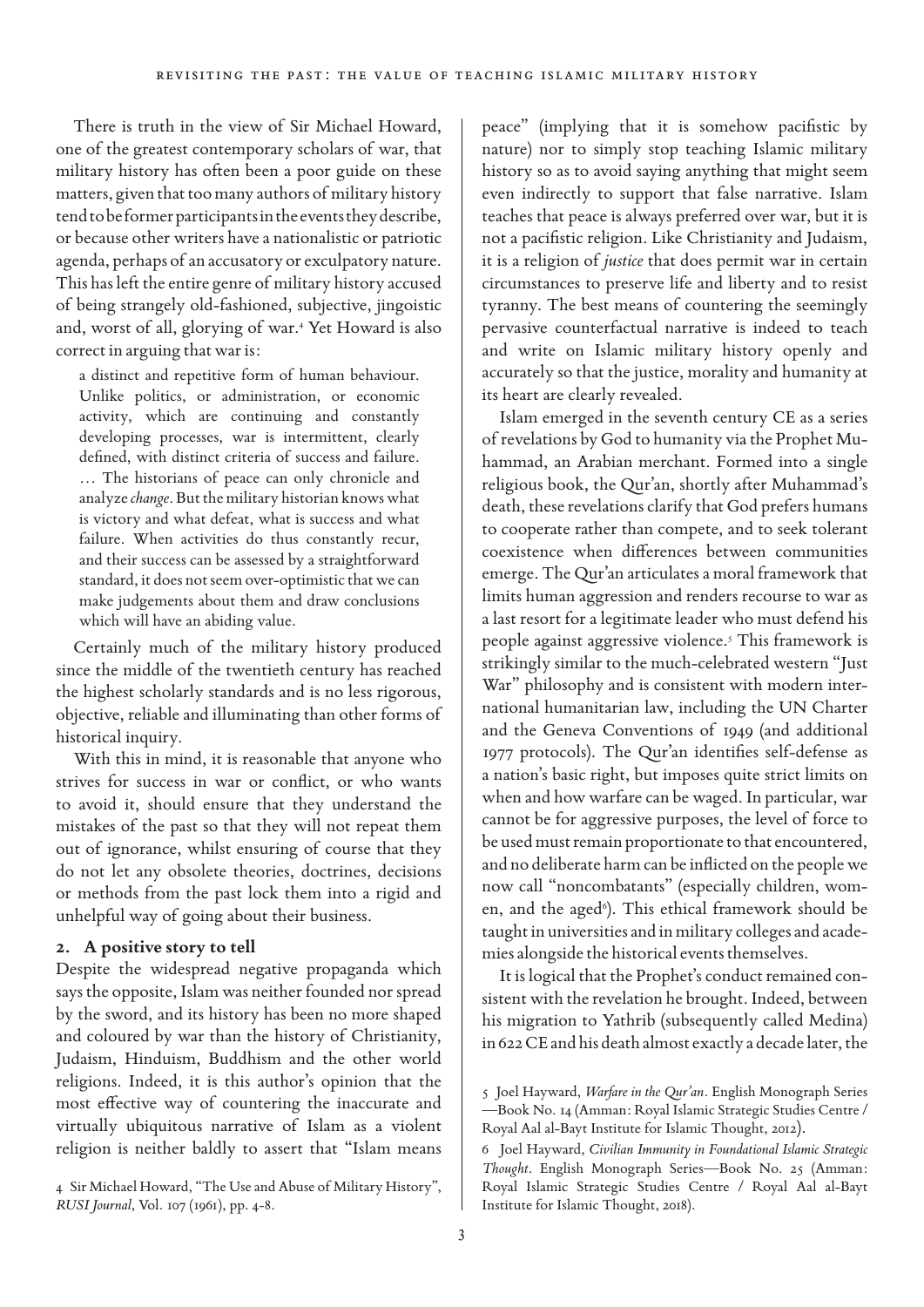Prophet led increasingly large Islamic armies into battle on numerous occasions and sent others out under various commanders. A fair-minded reading of the earliest extant sources for these campaigns —Al-Wāqidī's *Kitāb al-Maghāzī* <sup>7</sup> and Ibn Hishām's recension of Ibn Isĥāq's Sīrat Rasūl Allāh<sup>8</sup>—reveals very clearly that the Prophet saw war as an unfortunate and unwanted but sometimes necessary and morally obligatory response to aggressive violence or severe repression. War must be waged cleanly, Muhammad said, meaning that no intentional harm could be inflicted on women, children, the aged, the wounded and captives.9 He not only said these things (and we have reliable *aĥādīth*, or recorded sayings, to this effect), but he practiced what he preached. Warfare waged by the Islamic armies under the Prophet's authority was humane, proportionate and discriminate. The Prophet was an artful and thoughtful leader, who understood that deceiving the enemy via strategic and tactical ruse was the best means of gaining psychological and positional advantage and of minimizing casualties on both sides,<sup>10</sup> and the way he consistently acted reveals that he placed the utmost importance on justice, humanity, and morality.

Given that Muslims see the Qur'an as God's direct communication with humanity, and see the Prophet Muhammad as the epitome of wisdom, virtue and morality and the ultimate interpreter of Qur'anic meaning, Muhammad's understanding and conduct of warfare and its moral dimensions have served as the foundation upon which all Islamic laws of war and peace have subsequently been developed within the *sharī<sup>c</sup>a*.<sup>11</sup> In the year after Muhammad's death in 632 CE, his close friend and immediate successor, Abū Bakr al-Śiddīq, famously issued to the Muslim army before a campaign against the Byzantine armies in Syria what have

7 Muĥammad ibn ¢Umar al-Wāqidī, *Kitāb al-Maghāzī* (Beirut: Mu'assassat al-¢Ālamī, 1989). A useful English translation is edited by Rizwi Faizer, *The Life of Muĥammad: Al-Wāqidī's Kitāb al-Maghāzī* (London: Routledge, 2010).

8 ¢Abd al-Malik ibn Hishām, *al-Sīra an-Nabawiyya* (Beirut: al-Maktaba al-¢Aśriyya, 2012). A useful English translation is Alfred Guillaume, *The Life of Muhammad: A Translation of Ibn Ishaq's Sirat Rasul Allah* (Oxford University Press, 1955).

 Joel Hayward, *Civilian Immunity in Foundational Islamic Strategic Thought*, cited above.

10 Joel Hayward, *"War is Deceit": An Analysis of a Contentious Hadith on the Morality of Military Deception.* English Monograph Series — Book No. 24 (Amman: Royal Islamic Strategic Studies Centre / Royal Aal al-Bayt Institute for Islamic Thought, 2017).

11 Cf. Majid Khadduri, *War and Peace in the Law of Islam* (Baltimore: Johns Hopkins Press, 1955).

been called the "Ten Commandments" of Islamic warfare. There is a version in Imām Mālik's seminal *al-Mu*waṭṭa',<sup>12</sup> but the most common version is recorded in al-Țabarī's *Tārīkh*.<sup>13</sup> Based directly on the Prophet's @ guidance on the conduct of war, and expanded into a code that has served ever since as the basis of Islamic thinking on the conduct of war, this celebrated address to the army heading north to Syria under the leadership of Yazīd ibn Abī Sufyān reads as follows:

Oh people! Stop, and I will tell you ten things. Do not be treacherous; do not steal from the booty; do not engage in backstabbing. Do not mutilate; do not kill a youngster or an old man, or a woman; do not cut off the heads of the palm-trees or burn them; do not cut down the fruit trees; do not slaughter a sheep or a cow or a camel, except for food. You will pass by people [priest and/or monks] who devote their lives in cloisters; leave them and their devotions alone. You will come upon people who bring you platters in which are all sorts of food; if you eat any of it, mention the name of Allah over it.<sup>14</sup>

It is clear that Abū Bakr's so-called principles were intended to regulate the moral conduct of warfare, rather than merely explain the way that military forces should be deployed and manoeuvred.

The Prophet's example and Abū Bakr's guidance formed the heart of Islamic laws and traditions that have routinely safeguarded civilians and other noncombatants and minimized the savagery that warfare can contain.15 Certainly when Islamic armies spread out

### 12 *Muwaţţa' al-Imām Mālik ibn Anas* (Cairo: Dār al-Ĥadīth, 2005), p. 319 (Book 21, Chapter 3, Hadith 10):

"Do not kill a woman or a child or an aged person. Do not cut down fruit-bearing trees. Do not destroy any place of dwelling. Do not slaughter sheep or camels, except [if you need them] for food. Do not burn bees and do not scatter them. Do not steal from the booty, and do not be cowardly."

وَإِنِّي مُوصِيكَ بِعَشْرٍ لاَ تَقْتُلَنَّ امْرَأَةً وَلاَ صَبِيًّا وَلاَ كَبِيرًا هَرِمًا ِ ِي **ٍ** ِ وَلاَ تَقْطَعَنَّ شَجَرًا مُثْمِرًا وَلاَ تُخَرِّبنَّ عَامِرًا وَلاَ تَعْقِرَنَّ شَاةً وَلاَ بَعِيرًا إِلاَّ ∫<br>∶ لَمَاكُلَةٍ وَلاَ تَحْرِقَنَّ نَحْلاً وَلاَ تُفَرَّقَنَّهُ وَلاَ تَغْلُلْ وَلاَ تَجْبُنْ. ٍ ∫<br>∶

13 Abū Ja¢far Muĥammad ibn Jarīr al-Ţabarī, *Tārīkh al-Rusul wa'l-mulūk* (Beirut: Dār Śādir, 2008).

14 Ţabarī, II, 518.

15 Joel Hayward, *Civilian Immunity in Foundational Islamic Strategic Thought*. English Monograph Series — Book No. 25 (Amman: Royal Islamic Strategic Studies Centre / Royal Aal al-Bayt Institute for Islamic Thought, 2018); Joel Hayward, "Justice, Jihad and Duty: the Qur'anic Concept of Armed Conflict", *Islam and Civilisational Renewal*, Vol. 9, No. 3 ( July 2018), pp. 267-303.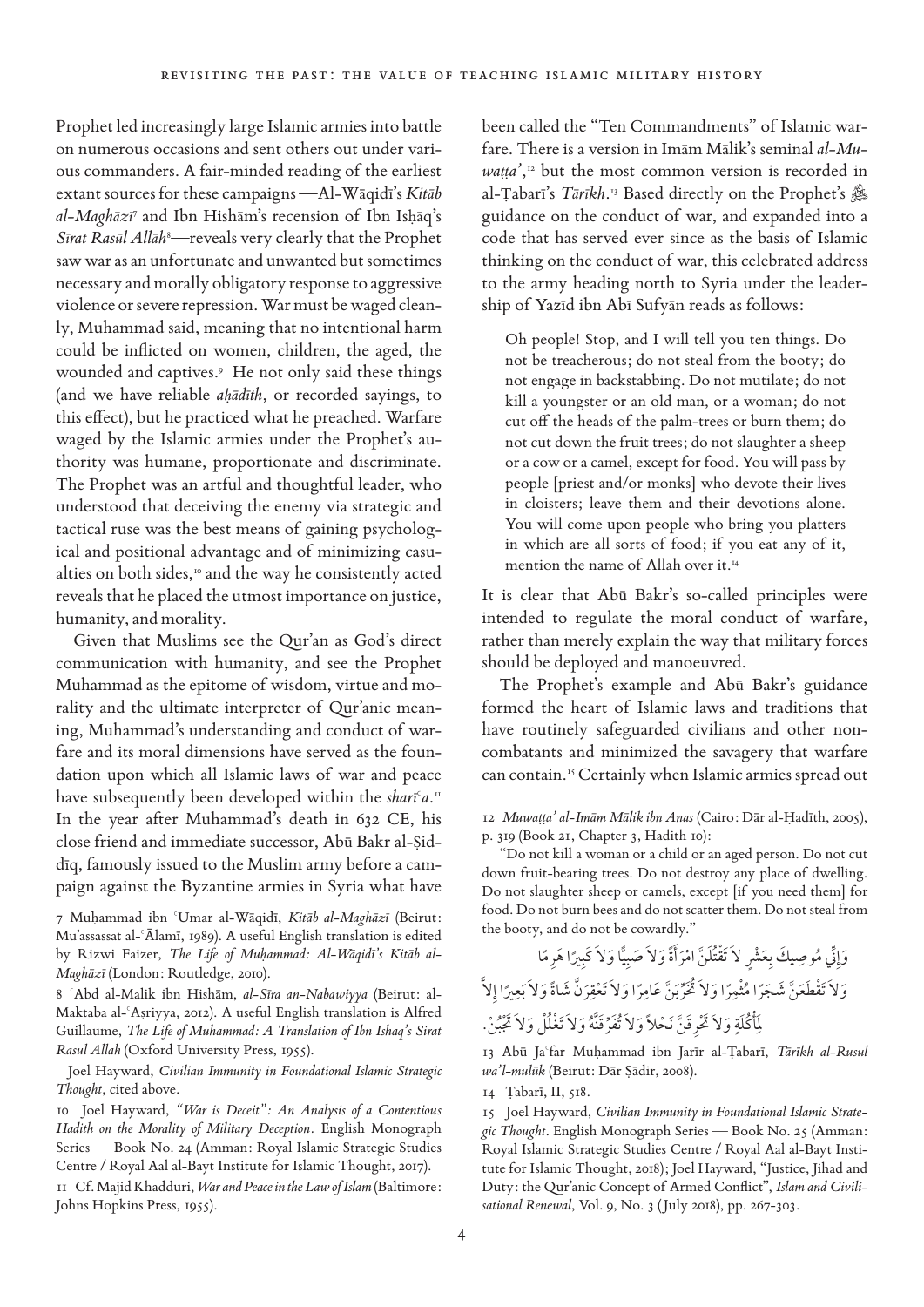of Arabia in the seventh and eighth centuries CE, they broadly adhered to the same humane understanding of war and its moral dimensions.<sup>16</sup> The mythology that Muslims spread Islam through violence, cruelty and forced conversions may survive in anti-Muslim polemics, but it has been disproven by historians. As De Lacy O'Leary wrote: "the legend of fanatical Muslims sweeping through the world and forcing Islam at the point of the sword upon conquered races is one of the most fantastically absurd myths that historians have ever repeated."<sup>17</sup>

Likewise, when the first jurists and theologians began to solidify and codify Islam's philosophy and laws of war, they based them on the Qur'an, the Prophet's example and sayings and Abū Bakr's guidance. Early writers included Muĥammad al-Shaybānī (749-805 CE), Muĥammad ibn Jarīr al-Ţabarī (839-923), Abu'l-Ĥasan ¢Alī ibn Muĥammad ibn Ĥabīb al-Māwardī (972-1058), Taqī ad-Dīn Aĥmad ibn Taymiya (1263- 1328) and 'Abd al-Rahmān ibn Khaldūn (1332-1406).<sup>18</sup> With the exception of Ibn Taymiya—who is seen as a brilliant scholar, but an aberrant thinker on some aspect of war and violence by his contemporaries and most subsequent scholars—all these scholars agreed that war is not a personal obligation that one can decide for himself (العين, *fard ʿayn*) but a collective one (فرض العين الكفاية, *farđ al-kifāya*).19 It can only be just when fought at the behest of a legitimate authority (meaning the caliph or ruler) and when the intention is self-defense, the removal of an imminent threat, or the righting of a serious injustice. In some limited circumstances, offen-

16 Robert G. Hoyland, *In God's Path: The Arab Conquests and the Creation of an Islamic Empire* (Oxford University Press, 2014); Fred M. Donner, ed., *The Expansion of the Early Islamic State* (Routledge, 2014); Hugh Kennedy, *The Great Arab Conquests: How the Spread of Islam Changed the World We Live In* (London: Weidenfeld and Nicolson, 2007).

17 De Lacy O'Leary, *Islam at the Cross Roads* (New York: E.P. Dutton, 1923), p. 8. For further refutation of the spread-by-thesword myth, see: Marshall G. Hodgson, *The Venture of Islam, Volume 1: The Classical Age of Islam* (Chicago: The University of Chicago Press, 1974); Ira M. Lapidus, *A History of Islamic Societie*s (New York: Cambridge University Press, 2014); Jamal Malik, *Islam in South Asia: A Short History* (Leiden: Brill, 2008); Jonathan Berkey, *The Formation of Islam: Religion and Society in the Near East, 600-1800* (New York: Cambridge University Press).

18 Ahmed Mohsen Al-Dawoody, *The Islamic Law of War: Justifications and Regulations* (Palgrave Series in Islamic Theology, Law, and History, 2011); Majid Khadduri, trans., *The Islamic Law of Nations: Shaybani's Siyar* (Baltimore: Johns Hopkins Press, 1966). 19 Ibid., p. 60.

sive war could be waged to expand the state, but even then the conduct of combatants was significantly constrained by strict rules.<sup>20</sup> We have no Islamic scholarly or legal teachings or ruling that war can be for aggressive or exploitative motives, that noncombatants can be targeted, or that non-Muslim people in Muslim lands can suffer repression.

The point here is that, whether one teaches the historical events that make up Islamic military history, the laws and theology that framed them, or both, it is a positive story to tell. Teaching it and writing on it is the single best antidote to the counterfactual narrative that Islamic history was unusually brutal or philosophically more permissive of violence than other civilizational histories. It also entirely demolishes the Jihadist claim that every Muslim can, in effect, fight a jihad based on their own personal sense of grievance or injustice.

# **3. Leadership lessons from Islamic History**

Leadership might best be described as the art of motivating and influencing people to share a vision of a goal-driven transformational process and to act collaboratively toward its realization. It is naturally valuable for Muslim students to study leaders and leadership and the way influence and motivation are understood within other cultures and contexts. Yet it is equally valuable, if not more valuable in terms of understanding how leadership best functions within one's own culture, for them to draw lessons from their own past and present leaders. The academic disciplines of anthropology, economics, philosophy, politics, psychology, and religion all allow us to examine the philosophically interesting and practically beneficial topic of leadership and explore meaningful questions about who we are, how we live together, and how leaders and followers interact in order to accomplish common goals. When trying to understand how leadership *should be* understood and practiced, history is a rich source of information on how *it was* done and *how it became* the way it is. Military history provides a unique and important way of seeing and analyzing both task-oriented and relationship-oriented leadership in situations of unusual emotion, stress and chaos.

Islamic history is replete with case studies of immense value to any civilians and military personnel who might want to understand leadership, and Mus-

<sup>20</sup> "Islamic Laws of War", in Gabriel Palmer-Fernandez, ed., *Encyclopedia of Religion and War* (New York: Routledge, 2004), pp. 221-225.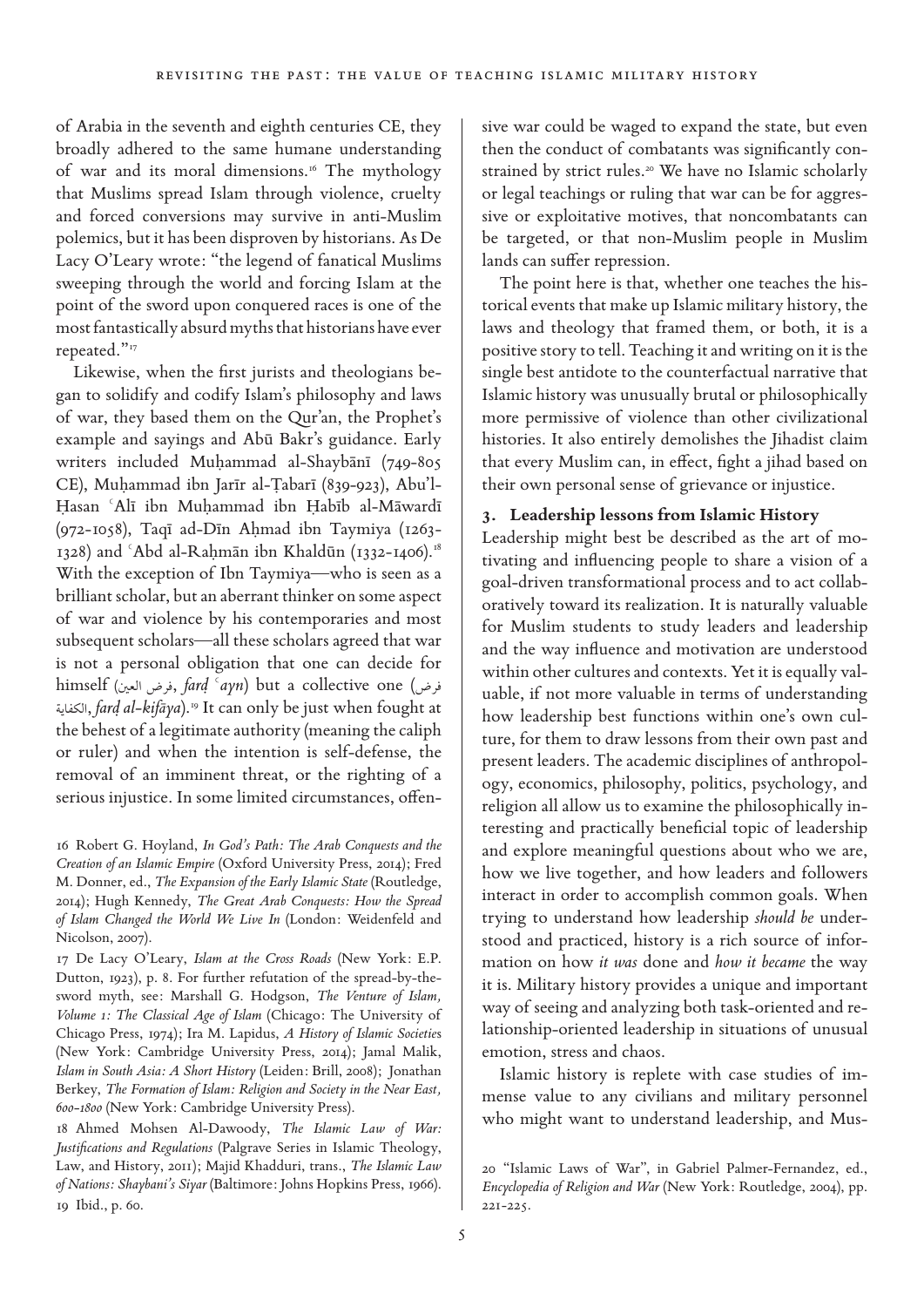lim students might gain special value from observing how leaders and leadership functioned within civilizational, political, cultural and ethical contexts that are more closely similar to their own than studying leaders and leadership from contexts that are dissimilar or even irrelevant to their own. For example, studying the Peloponnesian War fought from 431 to 404 BC by the Delian League led by Athens against the Peloponnesian League led by Sparta, and understanding the role played by leaders on both sides, including the famous Pericles, Demosthenes and Lysander, is certainly beneficial and enriching for students from any culture. Yet Muslim students will also benefit, and perhaps more significantly, from studying wars and warriors that come from within their own civilizational or cultural tradition. This will not only enhance their understanding of leadership in general, but also strengthen their sense of how their own religious and ethical framework influences the way that leadership and followership functions.

Muslims believe they have the ultimate case study anyway: the life of the Prophet Muhammad  $\hat{\mathcal{E}}$ , who served as a head of state, the ultimate religious authority, a judicial leader, and of course a highly adept and successful military commander. Studying his life and campaigns provides Muslims with unequalled lessons on the way Islam directs, shapes and constrains a leader and imbues him (or her) with the necessary qualities of moral authority, integrity, dedication to community, selflessness, humility and of course courage.<sup>21</sup>

Muhammad may be the best case study of leadership drawn from Islamic history, but there are many others that would inspire and educate Muslims wanting to understand leadership. Other well documented casestudies that would both enrich their understanding of leadership and help them better to understand the evolution of their own civilization and culture include, but are by no means limited to:

- **·** The first four Islamic caliphs' paradigmatic leadership after the death of the Prophet
- 'Amr ibn al-' $\bar{A}$ s's conquest of Egypt in 640.
- **·** Khālid ibn al-Walīd's remarkable military leadership during Islam's initial expansion outside Arabia.
- **·** Abu'l-A¢war al-Sulamī's defeat of the

21 John Adair, *The Leadership of Muhammad* (London: Kogan Page, 2010); Nabeel Al-Azami, *Muhammad: 11 Leadership Qualities that Changed the World* (London: Claritas Books, 2019).

Byzantine fleet in the Battle of the Masts in 655.

- **·** Ţāriq ibn Ziyād's successful campaigns against Visigothic Spain in the eighth century.
- **·** Saladin's unification of Egypt, Syria and Palestine under his rule and his masterful and famously chivalrous campaigns against Crusaders during the twelfth century.
- **·** Sultan Mehmed II's capture of Constantinople in 1453 (a watershed moment in world history).
- **·** Shah Jahan's brilliant leadership during the expansion of the Mughal Empire (for which he is less well known than for building the Taj Mahal) during the seventeenth century.

#### **4. Islamic history enhances healthy self-identity**

Islam does not support nationalism, factionalism or any belief that than one state or people is better and has greater entitlement than others,<sup>22</sup> but it does allow for love of country and kin, and it does promote the concept that all Muslims, wherever they are and regardless of their circumstances, form an *umma*, a community of shared belief. We can find this meaning mentioned in the Qur'an, $23$  in hadiths and in the Constitution of Medina, which was a treaty of 622 CE binding the various tribes and peoples of Medina into a "single community" (واحدة أمة (under the Prophet's leadership.24 In today's parlance, it is reasonable to say (without pushing it too far) that the global Islamic community of belief forms something of a civilization, with a distinct religious and ethical framework, legal codes drawing upon the Sharī¢a, a single language used in worship and liturgy, shared views on science and reason, and a sense of shared identity. Despite regional and national distinctions, one can argue that the use of the term "Islamic civilization" (اإلسالمية احلضارة, *al-Ĥađāra* 

22 *Sunan al-Nasā'ī* (Beirut: Dār al-Kutub, 1971), V, 605 (Book 37, hadith 4121):

أَخْبَرَنَا مُحَمَّدُ بْنُ الْمُُنَّى، عَنْ عَبْدِ الرَّحْمَنِ، قَالَ حَدَّثَنَا عِمْرَانُ ∫ **ا** ا<br>المقام ِ الْقَطَّانُ، عَنْ قَتَادَةَ، عَنْ أَبِي مِجْلَزٍ، عَنْ جُنْدُبِ بْنِ عَبْدِ اللهِ، قَالَ قَالَ رَسُولُ اللهِ ِ صلى الله عليه وسلم مَنْ قَاتَلْ تَحْتَ رَايَةٍ عُمِّيَّةٍ يُقَاتِلْ عَصَبِيَّةً وَيَغْضَبُّ ِي **∶** ٍ **∶** لِعَصَبِيَّةٍ فَقِتْلَتُهُ جَاهِلِيَّةٌ . قَالَ أَبُو عَبْدِ الرَّحْمَنِ عِمْرَانُ الْقَطَّانُ لَيْسَ بِالْقَوِيِّ . **∶** ِ ∫ **ื้** ِي **U** 

23 Frederick Mathewson Denny, "The Meaning of 'Ummah' in the Qur'an", *History of Religions*, Vol. 15, No. 1 (August 1975), pp. 34-70.

24 The text of this document survives in Ibn Hishām's *Sīra* and Abū ¢Ubayd al-Qāsim ibn Sallām's *Kitāb al-Amwāl*. Also see Michael Lecker, *The Constitution of Medina: Muhammad's First Legal Document* (Princeton, NJ: Darwin, 2004).